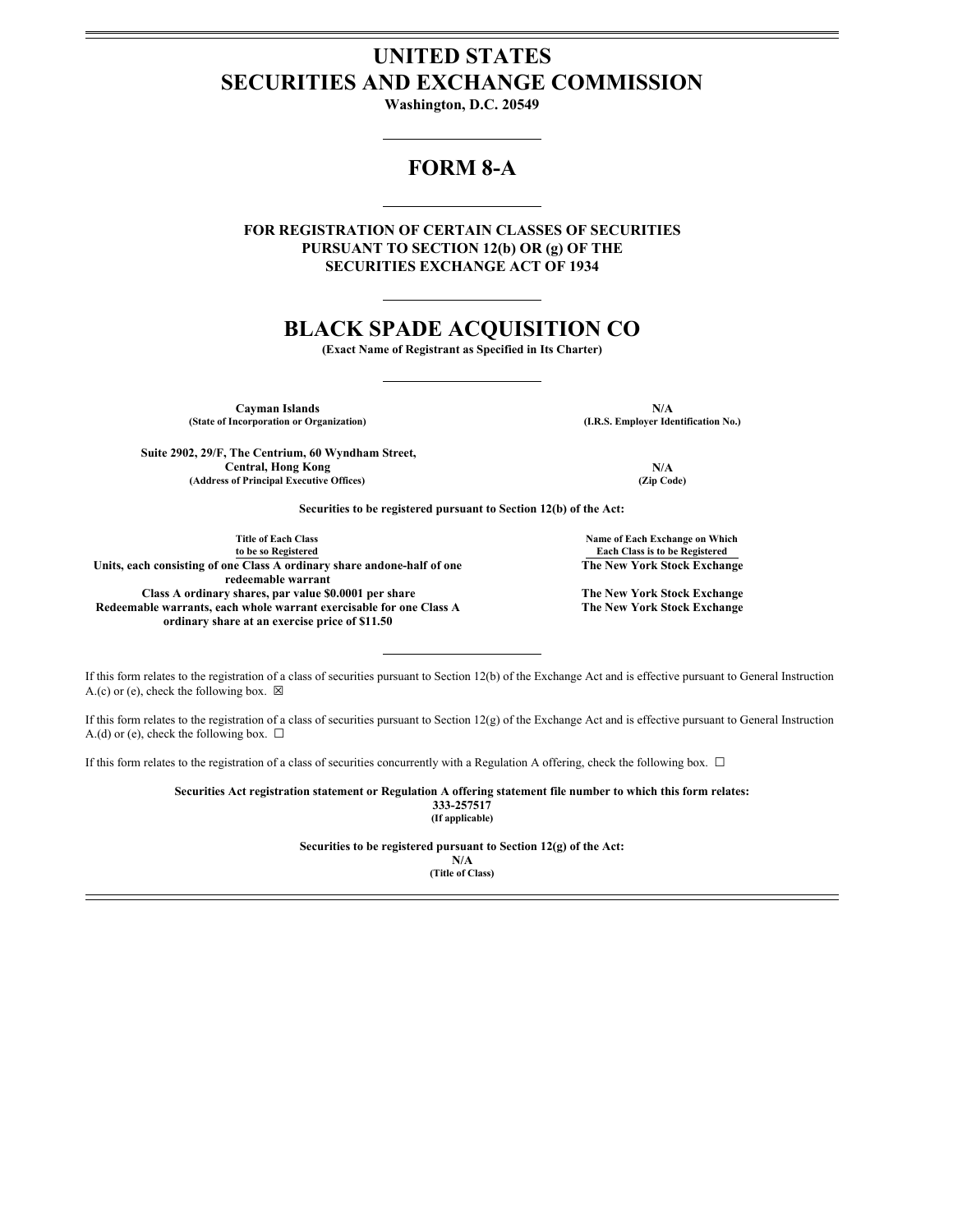#### **Item 1. Description of Registrant's Securities to be Registered.**

The securities to be registered hereby are the units, Class A ordinary shares and redeemable warrants to purchase Class A ordinary shares of Black Spade Acquisition Co (the "**Company**"). The description of the units, Class A ordinary shares and warrants contained in the section entitled "Description of Securities" in the prospectus included in the Company's Registration Statement on Form S-1 (File No. 333-257517) initially filed with the Securities and Exchange Commission on June 29, 2021, as amended (the "**Registration Statement**"), to which this Form8-A relates, is incorporated herein by reference. Any form of prospectus or prospectus supplement to the Registration Statement that includes such descriptions and that is subsequently filed is also incorporated by reference herein.

#### **Item 2. Exhibits.**

The securities being registered hereby are to be registered on an exchange on which no other securities of the registrant are registered and are not to be registered pursuant to Section 12(g) of the Securities Exchange Act of 1934, as amended. The necessary exhibits will be supplied to the New York Stock Exchange and are not filed with or incorporated by reference to this Registration Statement.